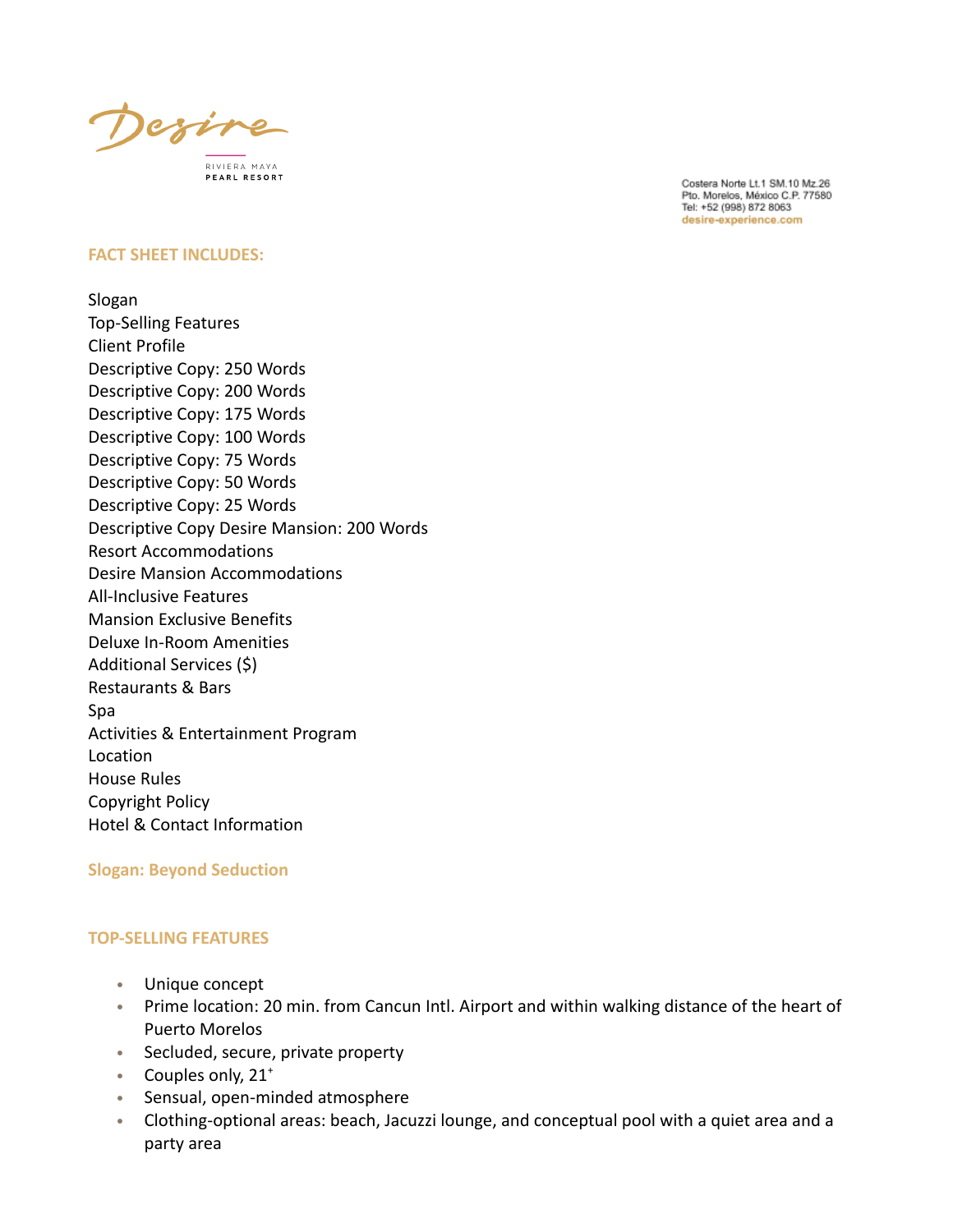define RIVIERA MAYA

- 3 exquisite specialty restaurants, 2 of which are oceanfront
- Wine cellar, where guests can enjoy special tastings
- Luxury spirits at 4 bars
- Pool with jacuzzi
- Premium perks and amenities in Mansion and Penthouse Suites
- Personalized service
- Sophisticated atmosphere
- Spacious rooms, all with a terrace overlooking the Caribbean Sea
- Spa with personalized signature services and hydrotherapy areas (steam rooms, saunas, Swiss showers, and jacuzzis)
- Fitness center with a unique cardio area
- Beauty center
- Palapa (palm roof) for outdoor massages
- Temazcal experience

# **CLIENT PROFILE**

#### Couples who Desire…

- Freedom from conventional environments
- Enjoy being themselves
- Enjoy sensual entertainment

#### **DESCRIPTIVE COPY: 250 WORDS**

Prepare to be submerged with your partner in a sophisticated, sensual world of erotic pleasure that only Desire Riviera Maya Pearl Resort can offer. From gourmet restaurants to Caribbean cocktails, and a breathtaking, clothing-optional beachfront with a privileged location within walking distance of the heart of Puerto Morelos, Desire Riviera Maya Pearl Resort provides the perfect couples-only vacation destination, inviting you to enjoy the game of seduction.

With an elegant villa-style architecture that perfectly blends with picture-perfect views of the Caribbean Sea, our main resort features 88 spacious ocean view guest rooms and suites featuring premium perks. Or choose to cross the threshold to the seductive Desire Mansion, a lush mansion within the resort, boasting 2 Mansion Royal Suites, 2 Mansion Royal Oceanfront Suites, 3 Mansion Swim-Up Suites, and 3 Mansion Jacuzzi Suites, all with exclusive VIP amenities and services that include everything except regrets.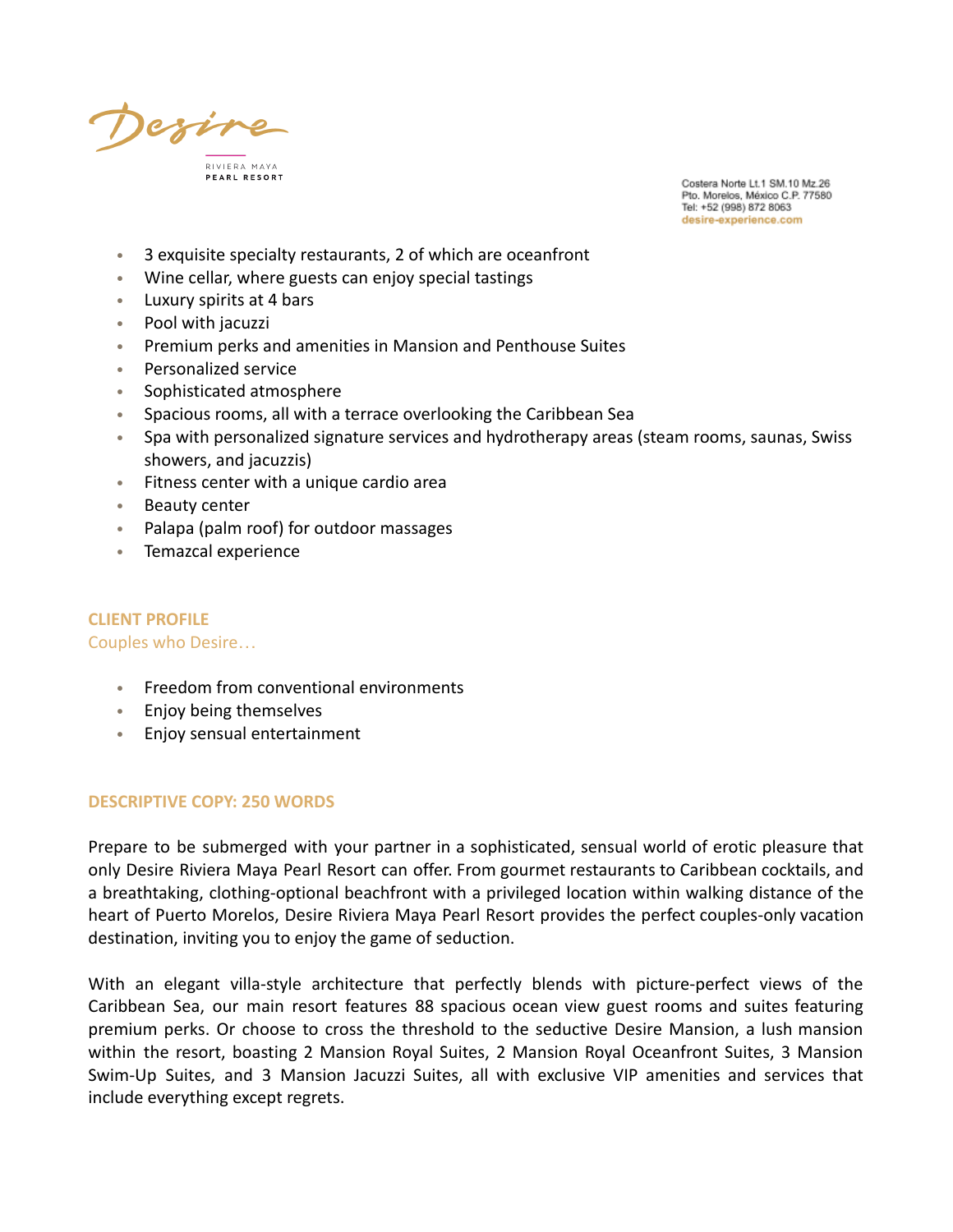

Our deluxe all-inclusive program will seduce your senses with superb amenities and fascinating features. For refined palates, an exclusive wine cellar, three specialty restaurants, a delightful coffee corner, and four bars serving luxury spirits, await you.

At Desire Riviera Maya Pearl Resort, you will enjoy seductive entertainment, including exciting daytime activities, erotic theme nights, and clothing optional areas (pool, beach, and Jacuzzi Lounge) each designed to break the ice and set the scene for intimate encounters and meeting new friends in an uninhibited environment, where you can be comfortable in your own skin.

Our staff is ready to provide you a pampering, customized service unlike any other, putting the privacy of all guests on high regard. All you have to do is feel the erotic energy that only Desire Riviera Maya Pearl Resort offers; the perfect passion-provoking experience that will take you and your partner Beyond Seduction.

### **DESCRIPTIVE COPY: 200 WORDS**

Prepare to be submerged in a sophisticated world of erotic pleasure that only Desire Riviera Maya Pearl Resort can offer. From gourmet restaurants to Caribbean cocktails, and a breathtaking, clothing-optional beachfront with a privileged location within walking distance of the heart of Puerto Morelos, Desire offers a sensual vacation destination, inviting you to enjoy the game of seduction.

With an elegant villa-style architecture that perfectly blends with picture-perfect views of the Caribbean Sea, our main resort features 88 spacious ocean view guest Rooms and jr. suites. Or choose to cross the threshold to the Desire Mansion, boasting 2 Mansion Royal Suites, 2 Mansion Royal Oceanfront Suites, 3 Mansion Swim-Up Suites, and 3 Mansion Jacuzzi Suites, all seductive spaces with exclusive VIP amenities and services that include everything except regrets.

Our deluxe all-inclusive program has been conceived to seduce the senses with superb amenities. For refined palates, an exclusive wine cellar, three specialty restaurants, a delightful coffee corner, and four bars serving luxury spirits, await you.

At Desire Riviera Maya Pearl Resort, you will enjoy seductive entertainment, including exciting daytime activities by day, erotic themes by night, and clothing optional areas -pool, beach, and Jacuzzi Lounge-, each designed to break the ice and set the scene for intimate encounters and meeting new friends in an uninhibited environment, where you can be comfortable in your own skin.

Desire Riviera Maya Pearl Resort will take you and your partner Beyond Seduction.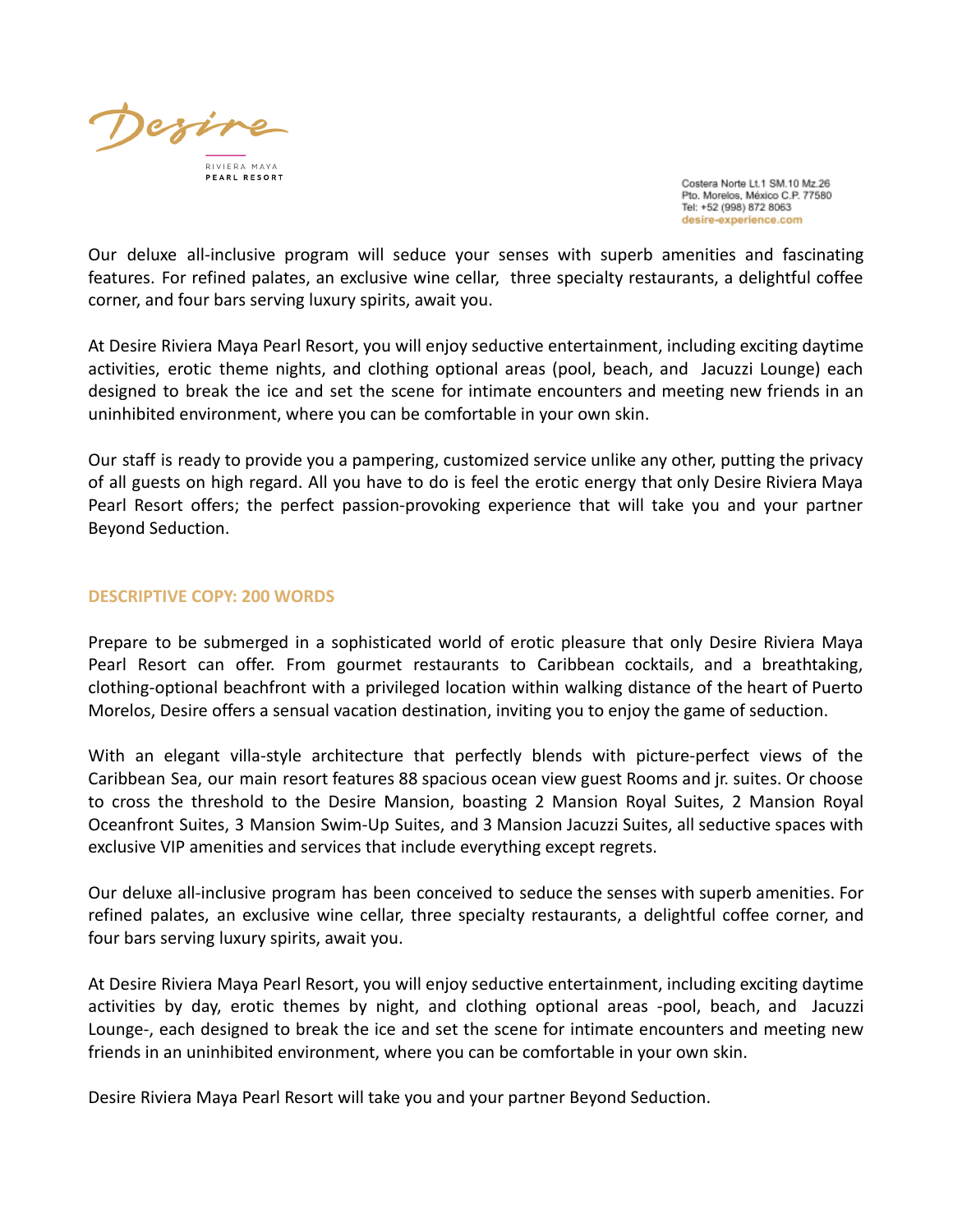Dezir

RIVIERA MAYA

Costera Norte Lt.1 SM.10 Mz.26 Pto. Morelos, México C.P. 77580 Tel: +52 (998) 872 8063 desire-experience.com

## **DESCRIPTIVE COPY: 150 WORDS**

Submerge in a sophisticated dream world of erotic pleasure that only Desire Riviera Maya Pearl Resort can offer. From gourmet restaurants to Caribbean cocktails, and our clothing-optional beachfront with a privileged location within walking distance of the heart of Puerto Morelos, Desire offers a sensual destination, inviting you to enjoy the game of seduction.

With elegant villa-style architecture that perfectly blends with picture-perfect views of the Caribbean Sea, our main resort features 88 spacious ocean view guest rooms and jr. suites. Or choose to cross the threshold to the Desire Mansion, boasting 2 Mansion Royal Suites, 2 Mansion Royal Oceanfront Suites, 3 Mansion Swim-Up Suites, and 3 Mansion Jacuzzi Suites, all seductive spaces with exclusive VIP amenities and services including everything except regrets.

Our deluxe all-inclusive program seduces the senses with superb amenities and features such as clothing-optional areas -pool, beach, and Jacuzzi Lounge-, stimulating activities by day, erotic themes by night, an exclusive wine cellar, three specialty restaurants, a delightful coffee corner, and four bars.

Desire Riviera Maya Pearl Resort sets the scene for intimate encounters that will take you and your partner Beyond Seduction.

## **DESCRIPTIVE COPY: 100 WORDS**

Desire Riviera Maya Pearl Resort, our sophisticated paradise for couples, featuring 88 spacious ocean view guest rooms and jr. suites, plus the Desire Mansion, boasting 2 Mansion Royal Suites, 2 Mansion Royal Oceanfront Suites, 3 Mansion Swim-Up Suites, and 3 Mansion Jacuzzi Suites, invites you to experience the ultimate clothing-optional vacation destination in the Mexican Caribbean, with a privileged location within walking distance of the heart of Puerto Morelos.

Our deluxe all-inclusive program seduces the senses with superb amenities and features such as clothing-optional areas -pool, beach, and Jacuzzi Lounge-, an oceanfront pool, stimulating activities by day, erotic themes by night, an exclusive wine cellar, three specialty restaurants, a delightful coffee corner, and four bars.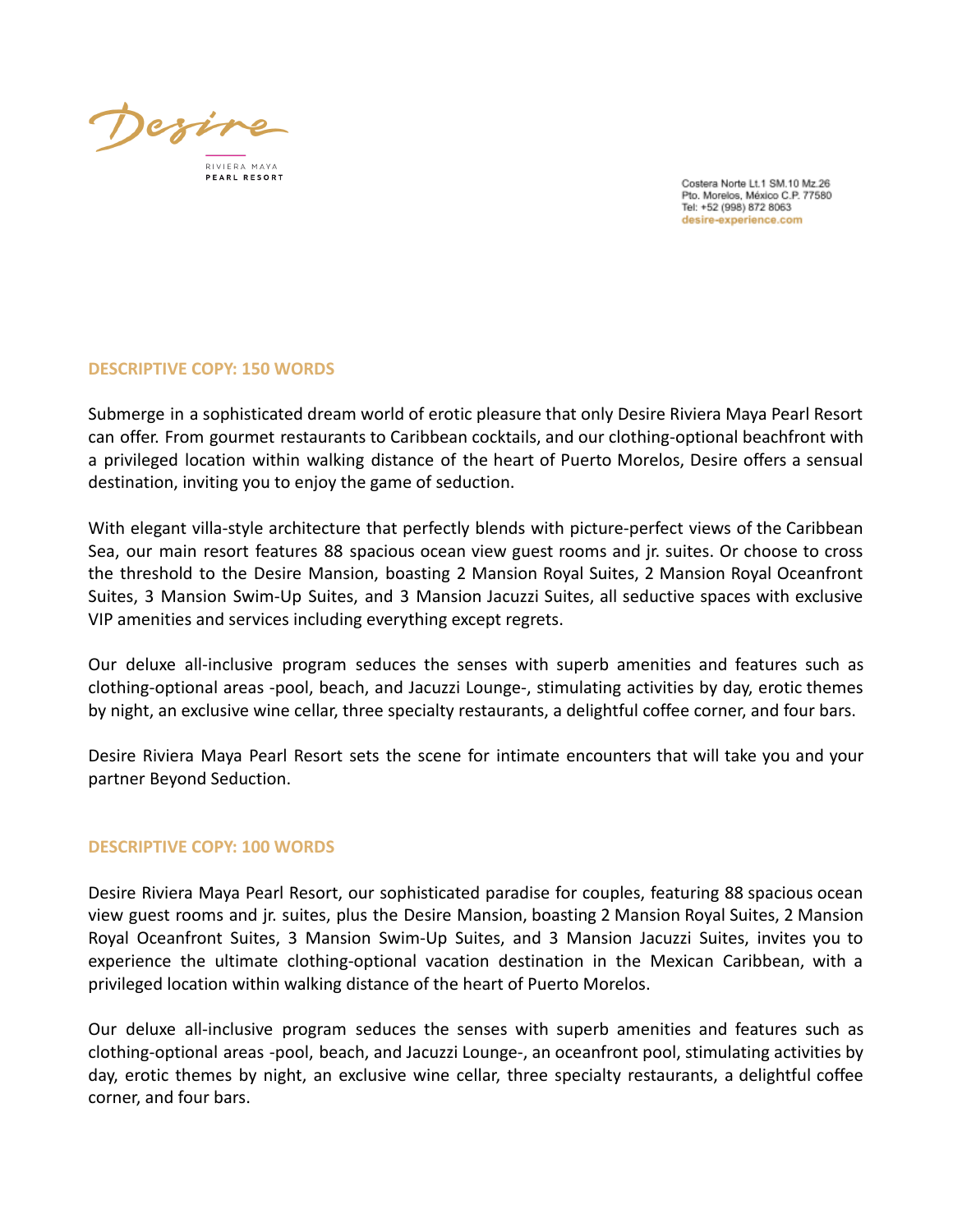

Desire Riviera Maya Pearl Resort sets the scene for intimate encounters that will take you and your partner Beyond Seduction.

#### **DESCRIPTIVE COPY: 75 WORDS**

Desire Riviera Maya Pearl Resort, our sophisticated paradise for couples, featuring 88 spacious ocean view guest rooms and jr. suites plus the luxurious Desire Mansion, invites you to experience the ultimate, clothing-optional vacation destination in the Mexican Caribbean, with a privileged location within walking distance of the heart of Puerto Morelos.

Our deluxe all-inclusive program seduces the senses with superb amenities and features such as clothing-optional areas -pool, beach, and Jacuzzi Lounge-, an oceanfront pool, stimulating activities by day, erotic themes by night, an exclusive wine cellar, three specialty restaurants, a delightful coffee corner, and four bars.

### **DESCRIPTIVE COPY: 50 WORDS**

The sophisticated couples-only, Desire Riviera Maya Pearl Resort, with a privileged location within walking distance of the heart of Puerto Morelos, invites you to experience the ultimate, clothing-optional destination in the Mexican Caribbean.

Enjoy our deluxe all-inclusive program and sensual amenities, including erotic evening entertainment, stimulating daytime activities, clothing-optional areas, three restaurants, a wine cellar, and four bars. Our resort will take you Beyond Seduction.

### **DESCRIPTIVE COPY: 25 WORDS**

The sophisticated, couples-only, clothing-optional Desire Riviera Maya Pearl Resort, with a privileged location within walking distance of the heart of Puerto Morelos, invites you to enjoy our deluxe all-inclusive program for the most memorable Caribbean vacation experience ever.

#### **RESORT ACCOMMODATIONS**

Most rooms, suites, and penthouses at the sophisticated Desire Riviera Maya Pearl Resort overlook the ocean and are elegantly decorated to provide comfortable furnishings. Bath amenities, ample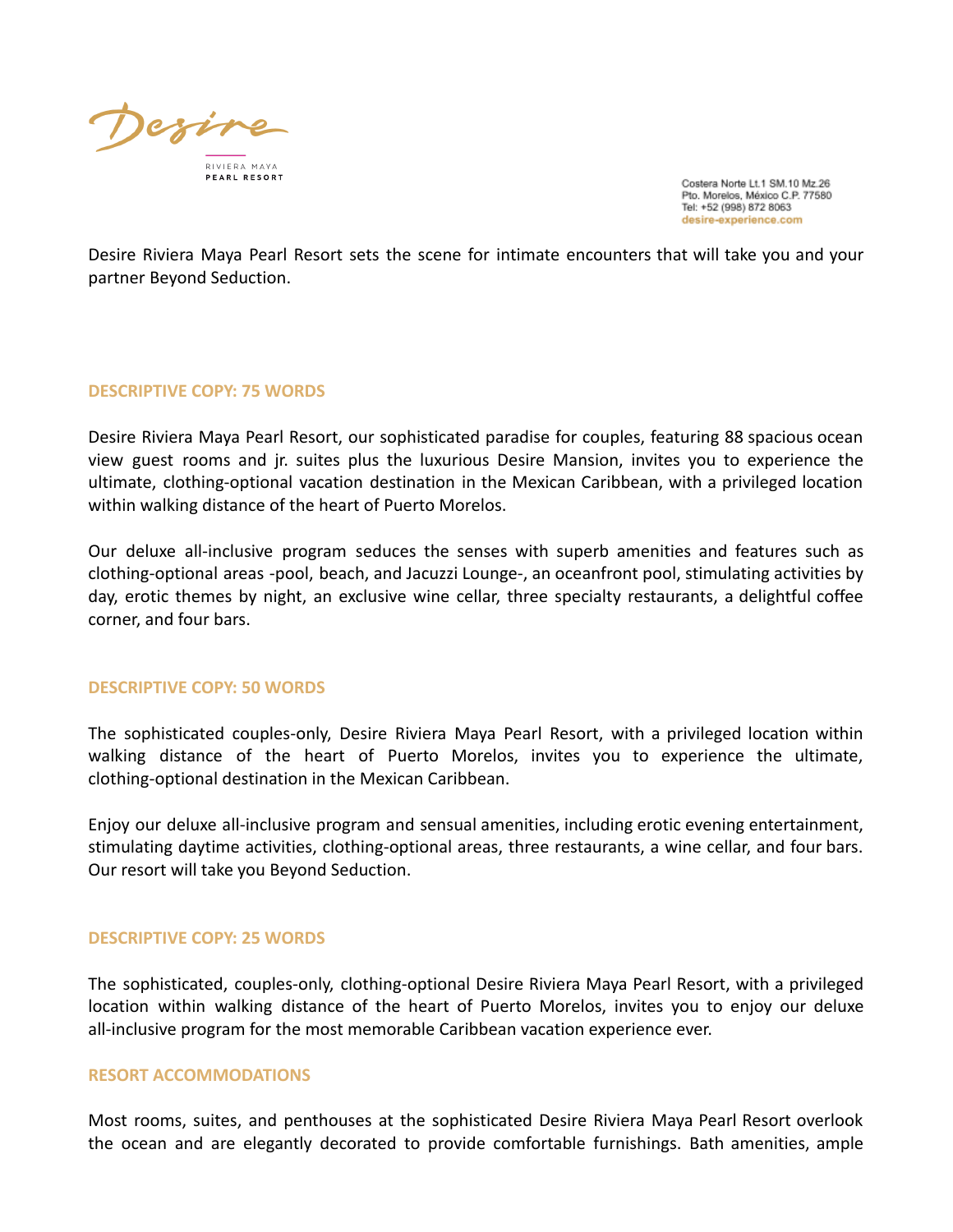

living areas, additional sensual amenities and our staff's warm, attentive, and discreet service, will contribute to the most unforgettable, clothing-optional resort experience of your lives.

Every room offers:

- *•* Spacious living area (separate living area in Master Suites & Penthouses)
- Bed sheets
- Pillow menu for ultimate comfort (exclusive for Mansion Suites)
- Private balcony or terrace
- International cable T.V.
- In-room safe
- Enhanced turndown service
- Premium cotton bathrobes and slippers in all rooms
- Daily housekeeping and turndown service
- Telephone
- Air-conditioning
- Alarm clock & radio
- Ceiling fan
- Minibar service
- Liquor & wine menu *(available upon request, additional fee)*
- Exclusive bath amenities
- Hairdryer
- Separate shower & bathtub

### **32 OCEAN VIEW ROOMS**

Adding even more seduction to your clothing-optional vacation, this intimate room features a king-size bed with a balcony or terrace, a sitting area, bathroom with separate shower and bathtub, plus exclusive bath amenities.

## **13 JUNIOR SUITES**

Surrounding you with a sensual, passion-provoking atmosphere, the Junior Suite features a king-size bed, a spacious, beautifully appointed sitting area, private balcony or terrace, two full bathrooms with exclusive bath amenities, shower and a separate bathtub that overlooks the room through shuttered doors. 12 suites have a king size bed, the other offers two queen size beds.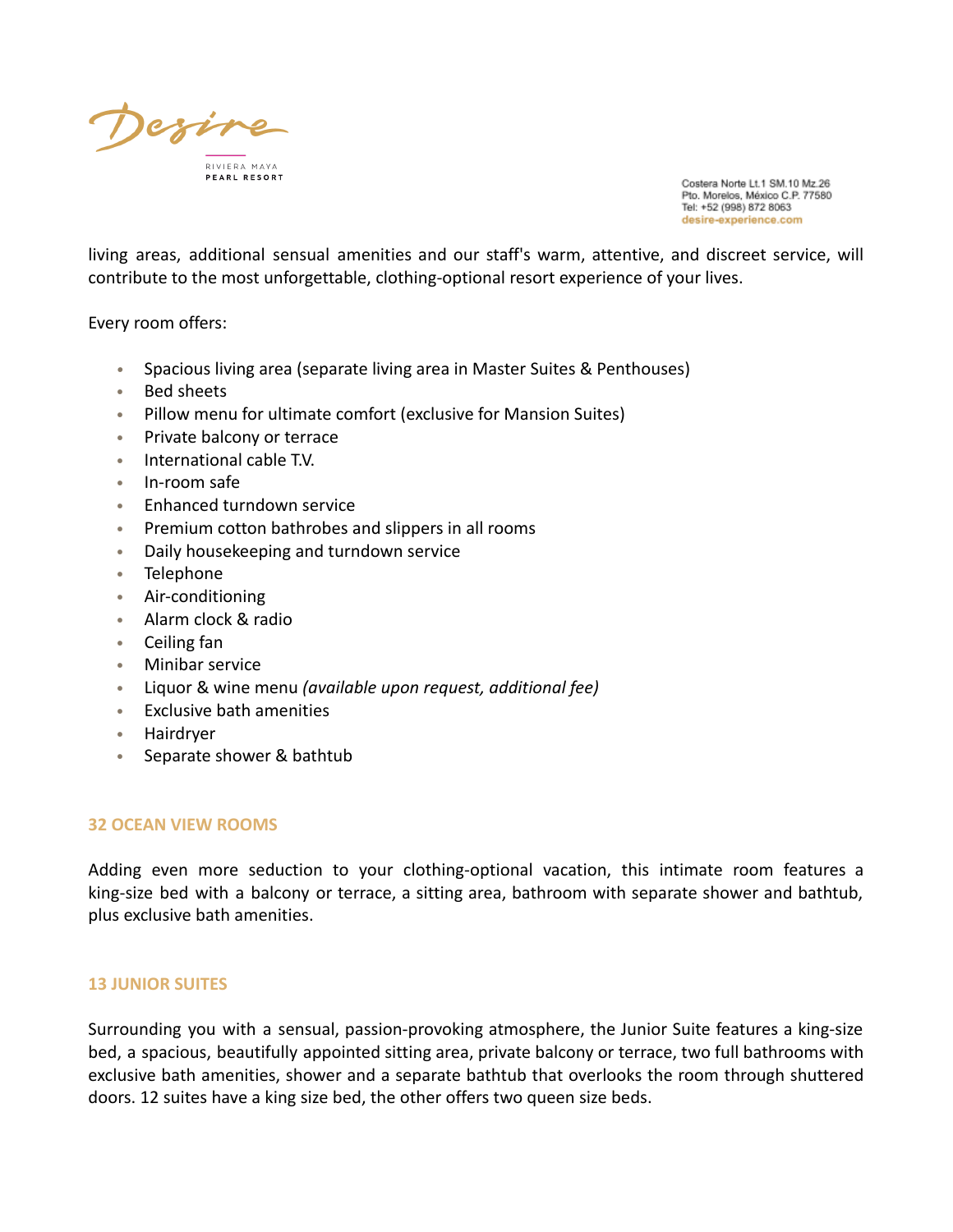

#### **31 MASTER SUITES**

This sensual suite boasts more than 750 square feet (70 square meters) of space, featuring a large bedroom with a king-size bed, a spacious sitting area, and a balcony or terrace. It also offers a mini-bar that is stocked daily, a full bathroom with shower and separate bathtub that overlooks the room through shuttered doors, a separate living area, bar, 43" plasma TV, a work area and a second full bathroom, adding to the functionality and grace of this suite. Thirty suites have a king size bed, the other offers two queen size beds.

#### **5 MASTER SUITES WITH PLUNGE POOL**

This sensual suite boasts more than 750 square feet (70 square meters) of space, featuring a large bedroom with a king-size bed, a spacious sitting area and a mini bar that is stocked daily. This suite also offers a balcony or terrace, and a full bathroom with shower overlooking the room through shuttered doors.

In addition, the Master Suites boasts a private terrace, sun-lounge beds, and a plunge pool, where you can enjoy the dazzling views of the Caribbean Sea or of our exuberant gardens. Four suites have a king size bed, the other offers two queen size beds.

#### **7 PENTHOUSE PASSION SUITES WITH PLUNGE POOL**

This exceptional 904-square-foot (84 square meters), one-bedroom Penthouse features a wide-variety of amenities and an inspiring ocean view. With impeccable Mexican-Contemporary decor, this exclusive suite is the perfect, intimate getaway for couples looking to rekindle the flame. Its separate living room offers splendid ocean views and access to a private 753-square-feet (70 sq. meters) panoramic terrace featuring its own plunge pool and double chaise lounge.

#### **DESIRE MANSION ACCOMMODATIONS**

In our Desire Mansion suites, each one more romantic than the next, couples can escape to their own private world, offering discreet privacy and unobstructed views with luxurious details.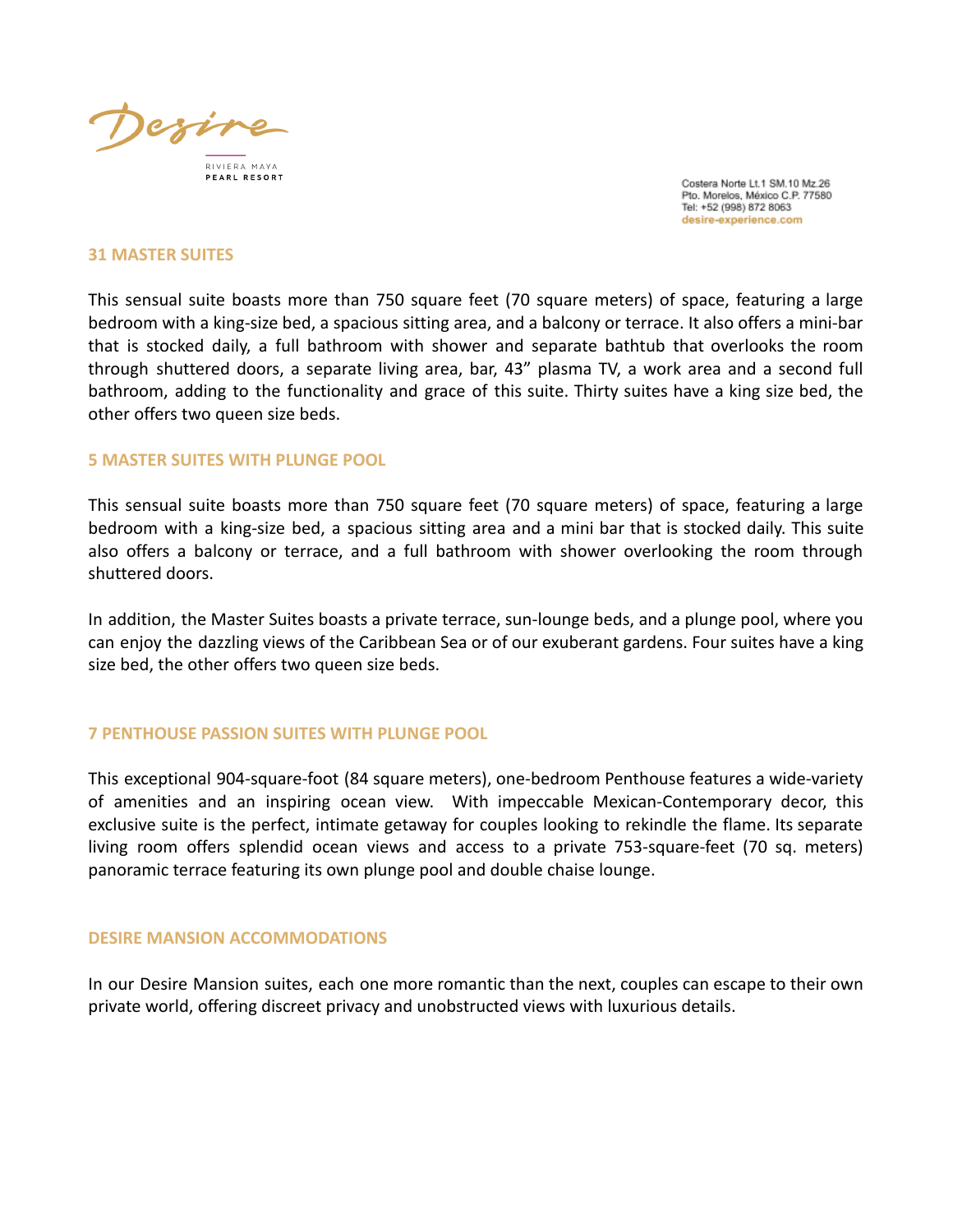

#### **3 MANSION SWIM-UP SUITES**

Our 3 Mansion Swim-Up Suites boast one king-size bed, a living area, bathroom with a separate shower and his & hers sinks, an oversized walk-in closet, a wonderful terrace overlooking our sexy Solarium, and an outdoor pool where you and your partner can submerge in sensuality in just a few steps.

#### **3 MANSION JACUZZI SUITES**

Our 3 Mansion Jacuzzi Suites offer one king-size bed, a living area, bathroom with a separate shower and his & hers sinks, an oversized walk-in closet, a beautiful terrace overlooking our sexy Solarium, and a jacuzzi where you and your partner can bubble your troubles away.

#### **2 MANSION ROYAL SUITES**

Our Mansion Royal Suites are extravagant, extraordinary and extreme. These suites offer one bedroom with a king-size bed, living area, bathroom with separate shower, his & hers sinks, and a closet. No suite would be complete without a jaw-dropping jacuzzi and a terrace. These suites offer a separate living room, a fully stocked bar and one-quarter bath.

#### **2 MANSION ROYAL OCEANFRONT SUITES**

Our Mansion Royal Oceanfront Suites are a sun-soaked delight. These suites offer one bedroom with a king-size bed, living area, bathroom with separate shower, his & hers sinks and a closet. No suite would be complete without a jaw-dropping terrace.

In addition, these suites offer a separate living room with pole dance space, a fully-stocked bar and one-quarter bath.

### **DESIRE MANSION EXCLUSIVE BENEFITS**

- Butler (direct communication)
- VIP transfer
- Mansion guest pass (invite one couple from Desire Pearl to share the Mansion experience)
- Private pool
- Mansion exclusive dining service 7 a.m. 11 p.m.
- 24-hour room service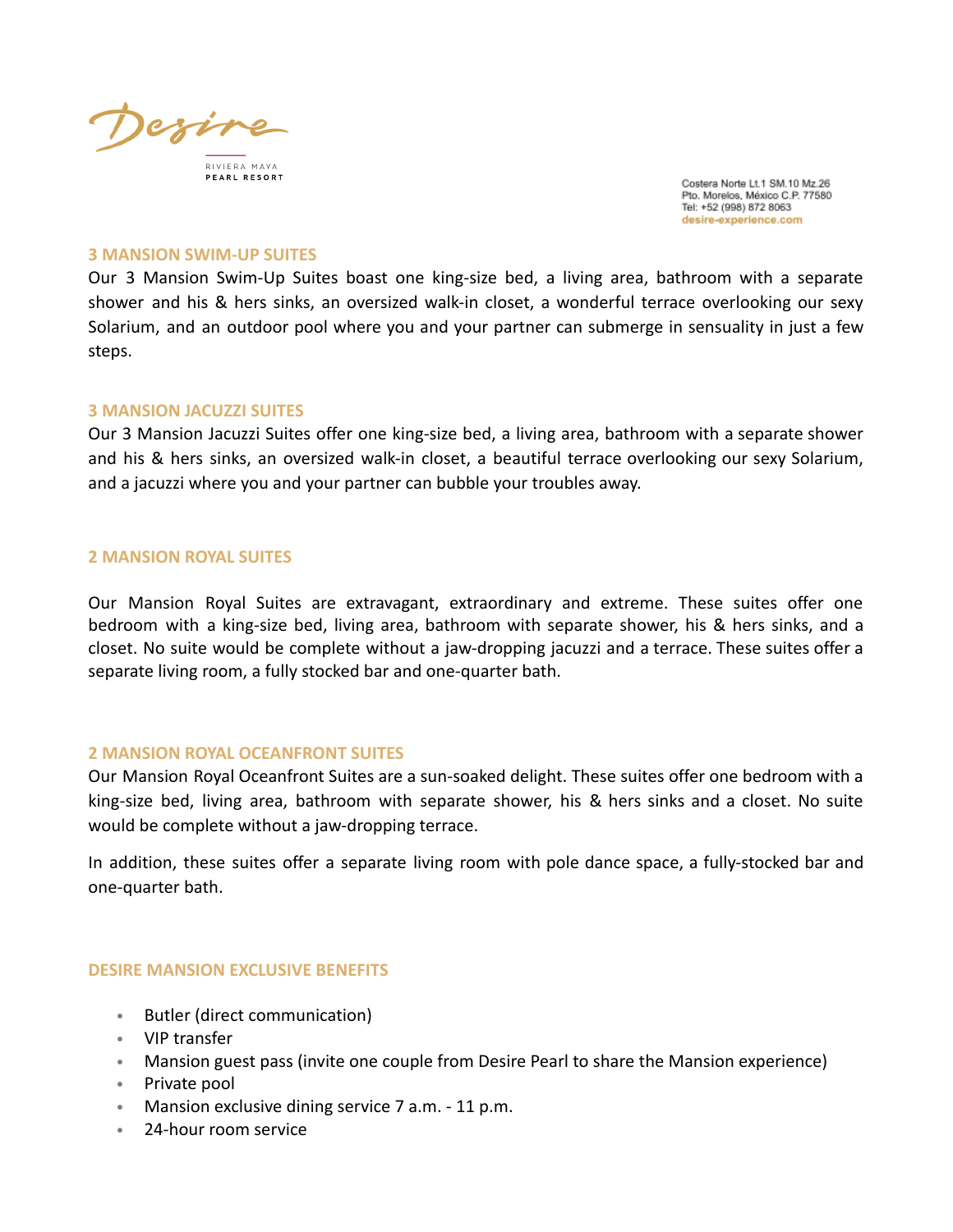

- Free adult channels
- Playroom
- Top-shelf alcohol (in-room stock)
- Relaxing 50-min. massage included
- Beauty salon services included (hands, feet, and hair)
- Pillow menu
- Two robes
- L'Occitane bath amenities
- Iron/hairdryer
- Surround sound system
- Espresso & tea machine
- High speed internet
- 60-inch flat screen T.V.
- Walk-in closet
- Bathroom

#### **ADDITIONAL SERVICES (\$)**

- Romantic dinner
- Exclusive list of wine and liquors
- Logo shop
- Fantasy menu
- Temazcal
- Jewelry shop
- Beauty center
- Spa with customized signature services

#### **RESTAURANTS & BARS**

#### **RESTAURANTS**

\*All dining venues and bars, and their operating hours, are subject to change without prior notice.

#### **APHRODITE**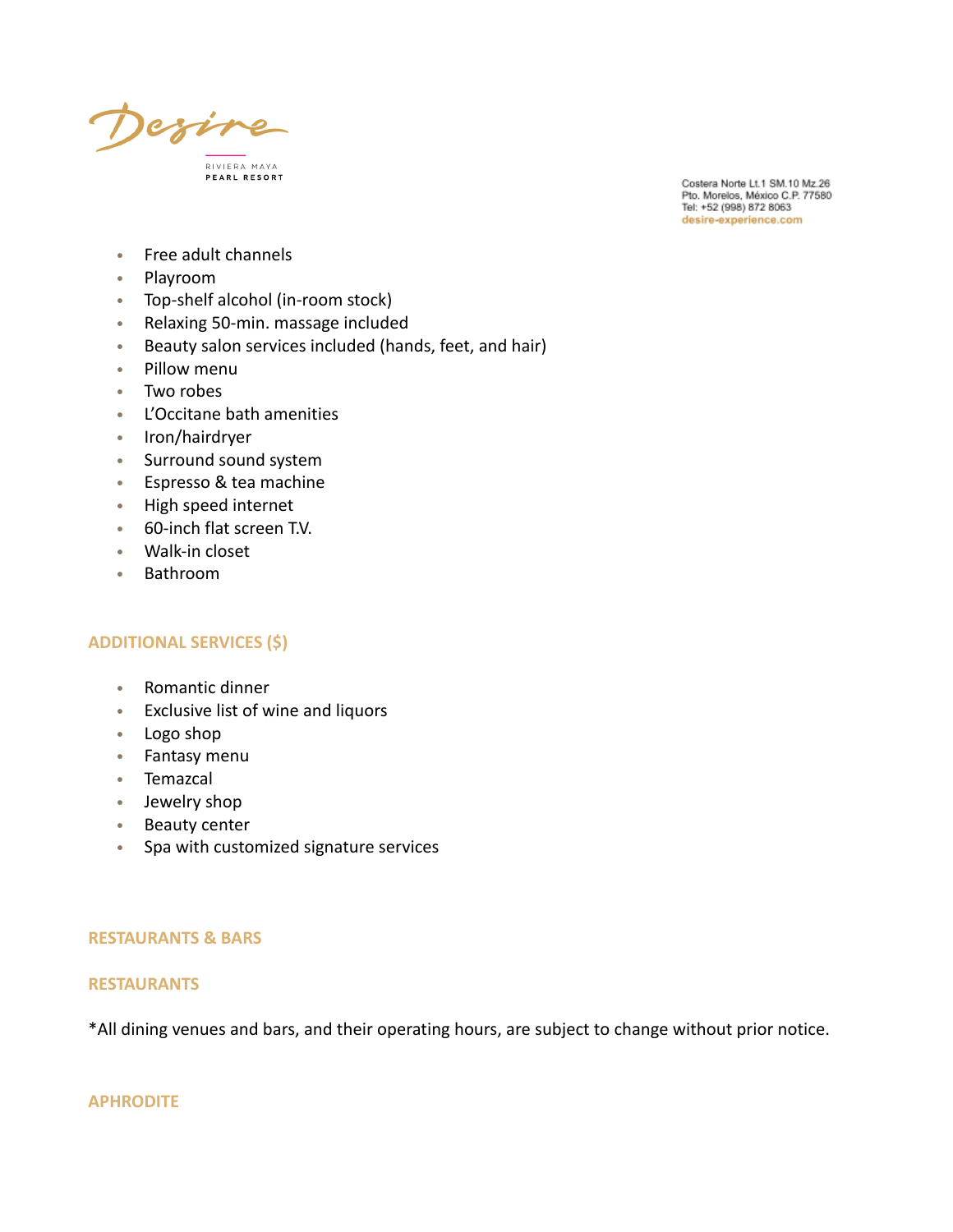

Our oceanfront restaurant Aphrodite serves succulent dishes of varied international cuisines. Choose your favorite from our buffet or order the specialty of your choice from our à la carte menu.

Breakfast, lunch and dinner at Aphrodite will always have the sensual touch of Desire Riviera Maya Pearl Resort. Let our chef take you on a journey of flavors while you enjoy the sensual atmosphere that sets the mood.

Additionally, with its wood-fired oven, Aphrodite is the go-to when looking for a comfort food favorite: pizza! Serving all traditional flavors plus some Desire originals, Aphrodite is an absolute must at Desire Riviera Maya Pearl Resort.

Breakfast Buffet 7:00 a.m. to 11:30 a.m. Lunch Buffet / à la carte 12:30 p.m. to 4:00 p.m. Dinner a la Carte 6:30p.m. to 10:00 p.m.

Reservation required. Dress code: Sensual Elegant

### **PEARL**

Pearl is the name of our avant-garde restaurant serving unique Mediterranean fusion cuisine. We have created a series of different menus for the perfect blend of gastronomic delights. Surrender to an exquisite experience while enjoying a glamorous dinner in our paradise-like Pearl, which harmonizes perfectly with the magic of our clothing-optional resort. We will seduce your palate in every bite.

Dinner only. Open from 6:00 p.m. to 10:00 p.m. Reservation is required. Dress code: Sensual Elegant

### **SUKI**

Suki, Desire's oceanview innovative Asian fusion restaurant, has taken guests by storm with its creative interpretations of traditional Asian cuisine. From the moment you and your lover walk through the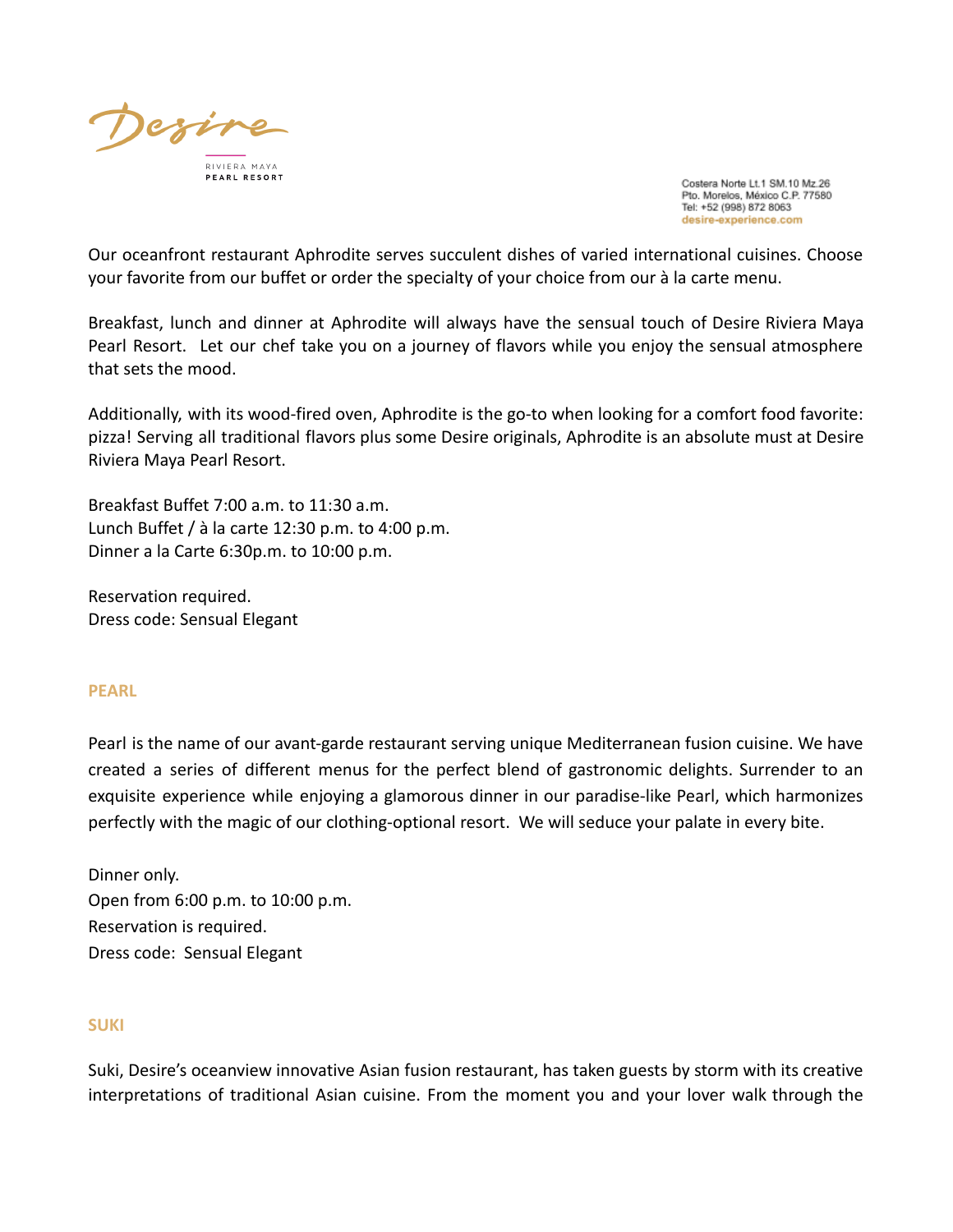

door, you will embark on a luxurious journey of exquisite flavors, as Suki serves a wide array of dishes, such as Thai specialties, sashimi, sushi, and so much more.

Dinner only. Open from 6:00p.m. to 10:00 p.m. Reservation is required. Dress code: Sensual Elegant

## **ADDICTION**

Our charming coffee corner is the perfect place to start your day. Take your coffee or tea, prepared exactly the way you like it, along with deliciously seductive morning pastries or afternoon salty snacks, all while enjoying the warm, relaxing Caribbean sun.

Dress code: Casual Open from 7:00 a.m. to 6:00 p.m.

### **ROOM SERVICE**

Enjoy Desire Riviera Maya Pearl Resort's complete room service menu from the privacy of your room, 24-hours a day. Snuggle up for breakfast in bed, have a delicious late afternoon lunch, or simply plan a romantic night in with your lover.

There is a \$10 USD room service fee. *(Except for the Penthouse and Premier)*

### **ROMANTIC DINNER BY THE SEA**

Romance taken to the limits. Make your reservation for a superb steak or lobster candlelight dinner served on the beach in our gazebo. Enjoy the sounds of the waves as you dine under the stars, making this experience memorable.

The Romantic Dinner by the Sea is not part of our all-inclusive package, it will appear as an extra charge to your account. It is a must-do at Desire Riviera Maya Pearl Resort.

Offered daily from 7 p.m. to 10 p.m. (\$)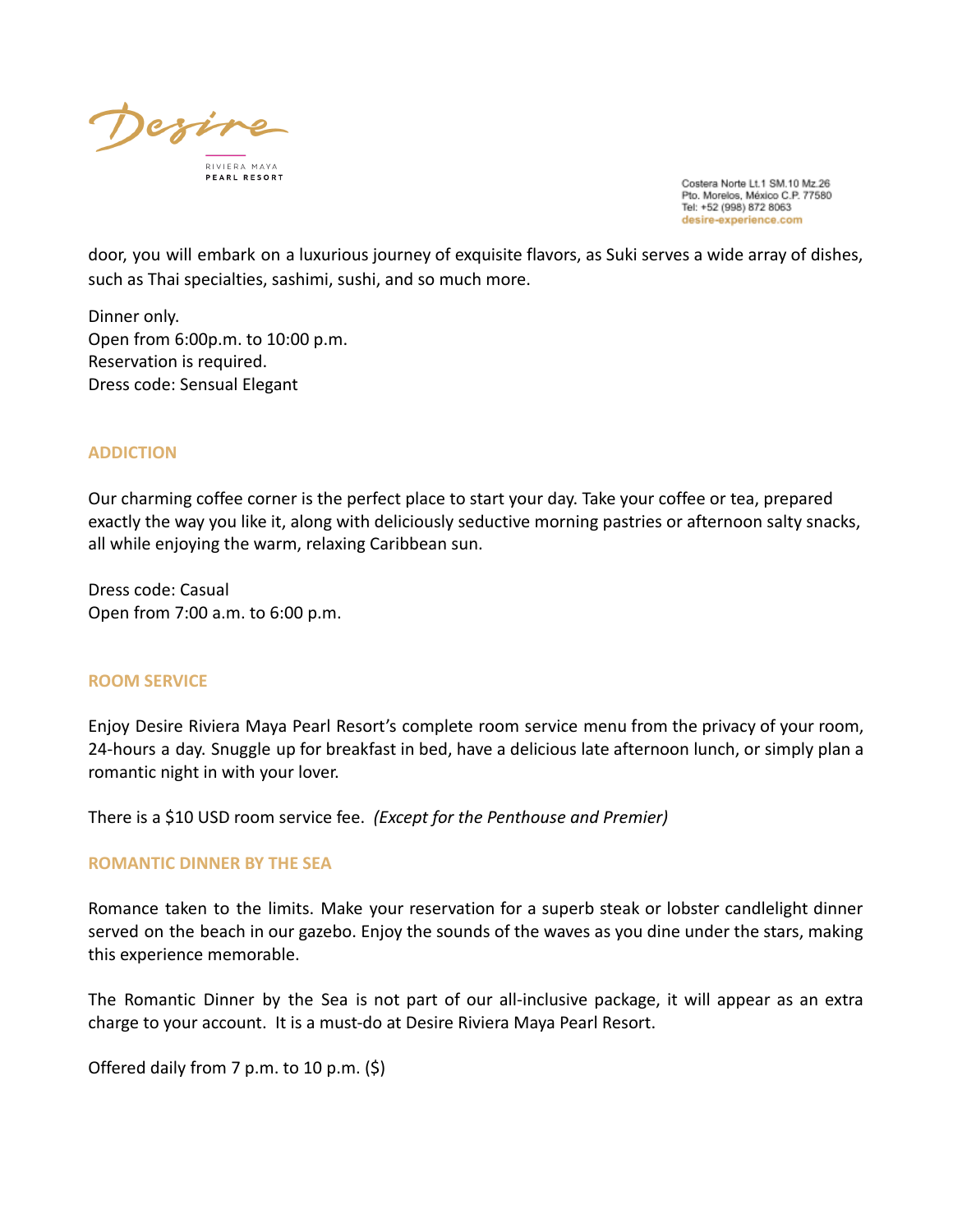

#### **BARS**

For your complete Desire Riviera Maya Pearl satisfaction, all bars serve luxury spirits.

### **LOBBY BAR**

With the ideal mix of intense sensations and refreshing flavors, our Lobby bar awaits you and your partner. Here you will find a variety of cocktails that along with a casual, sensual atmosphere, will delight your senses. Right outside our disco, this bar is the perfect spot to socialize with other couples and quench that thirst for a passionate night.

Open 24/7

#### **LUSH POOL BAR**

No matter what your idea of perfection is, the moments you will spend with your partner at our Lush Pool Bar will surely fulfill your desires. Framed by the mesmerizing views of the Caribbean Sea, enjoy refreshing cocktails in the company of your significant other as you surrender to the sensual environment that our pool bar offers.

Discover the secrets our attentive and friendly bartenders have for each one of their cocktails and fall in love with this enticing spot at Desire Riviera Maya Pearl Resort.

Open from 10 a.m. to 5 p.m.

### **JACUZZI LOUNGE & WET SPOT BAR**

Desire Riviera Maya Pearl Resort features a large clothing-optional Jacuzzi Lounge, located just a few steps from the pool, where you can enjoy your sensuality like nowhere else. For the most deliciously erotic moments of your stay with us, relax in the hot tub, or get a fabulous tan as you rest in the sunbeds. You can socialize with other couples or simply enjoy refreshing drinks.

This is the perfect spot to discover a naughty, sensual and refreshing atmosphere that blends perfectly with a vast variety of cocktails; the ideal setting to let go of inhibitions, be wild and have an incredible time at our couples-only resort.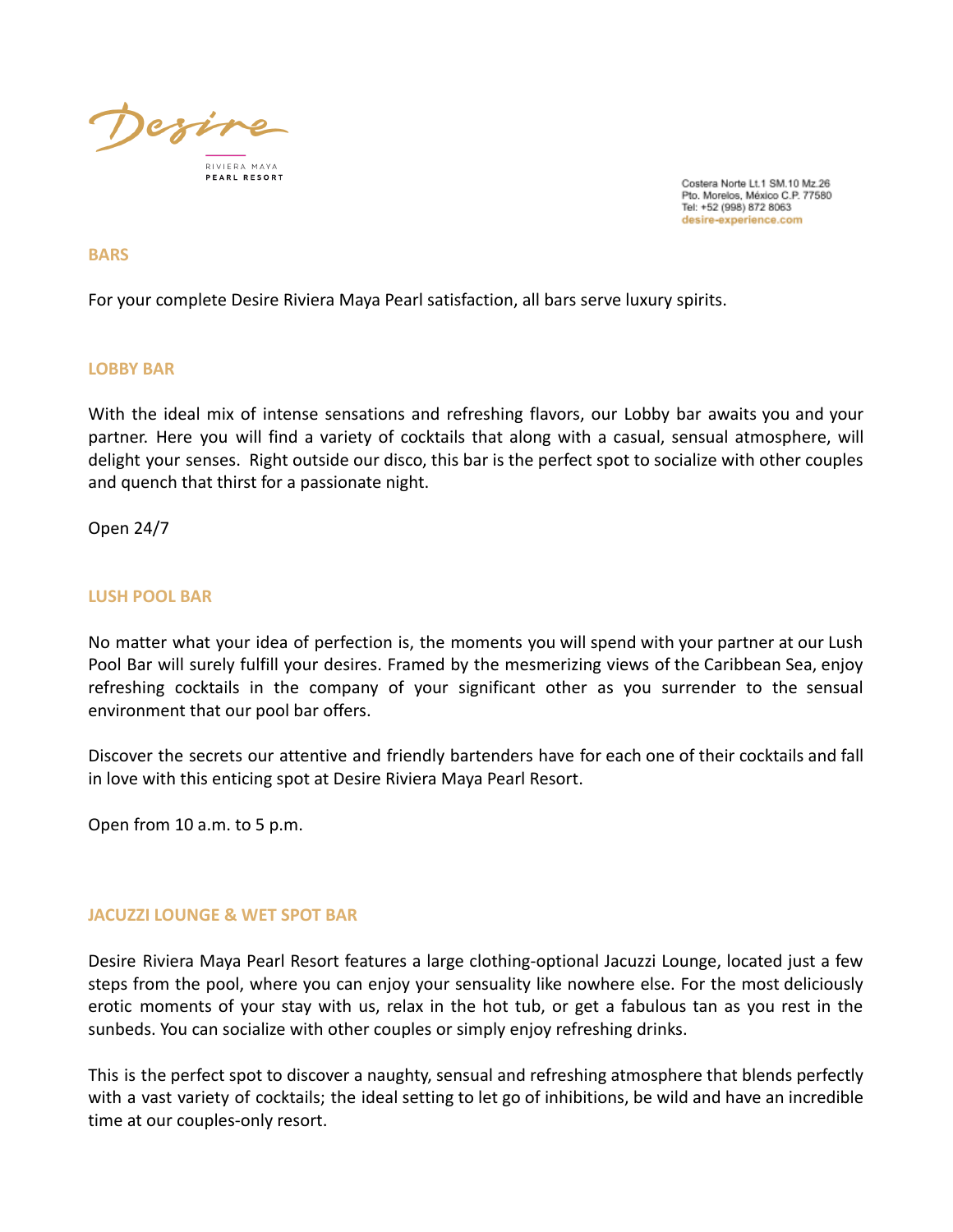

Open from 1 p.m. to 3 a.m.

## **NIGHTCLUB & PLAYROOM OBSESSION**

When night falls, obsession awaits with the formula to make your most forbidden fantasies come to life. Desire Riviera Maya Pearl Resort's "Obsession", a unique disco where you can enjoy sensual rhythms in the most deliciously erotic atmosphere. Prepare your body for a night filled with passion at our clothing-optional resort and surrender to all that "Obsession" has to offer.

And in the privacy of our couples-only Playroom, passion truly rules the night. This room is exclusive for guests, because only guests know what happens inside. Our Playroom is the place where the wildest part of your stay takes place.

Open from 9 p.m. to 2 a.m.

### **SPA**

Set on more than 8,600 square feet, our unique spa at Desire Riviera Maya Pearl Resort is surrounded by the beautiful Caribbean Sea and green jungle, offering the ideal refuge where your mind and body will be harmonized, and your senses awakened.

In our seven spacious spa treatment rooms you will find an ideal ambiance for ultimate relaxation, while our intimate Spa Couples Suite, with private lounge and Jacuzzi terrace, allows our treatments to be enjoyed with your significant other like nowhere else.

Our spa facilities include temazcal, sauna, steam room, Swiss shower, and a large warm whirlpool, as well as a calm waiting area where a healthy variety of organic tea and bottled water are served. Surrender to the desire to try an experience of our signature Fantasy Menu, each fantasy includes an individual sensual amenities kit.

Our therapists, using a selection of different essential oils and aromas, invite you to enjoy a facial treatment, your favorite massage, or our exclusive couple's treatments, ensuring a sensual experience hard to compare, in which the arts of relaxation and indulgence are being enhanced.

And for a stimulating workout, our gym offers you modern fitness equipment so that you can be inspired to keep in shape during your clothing-optional vacation with us.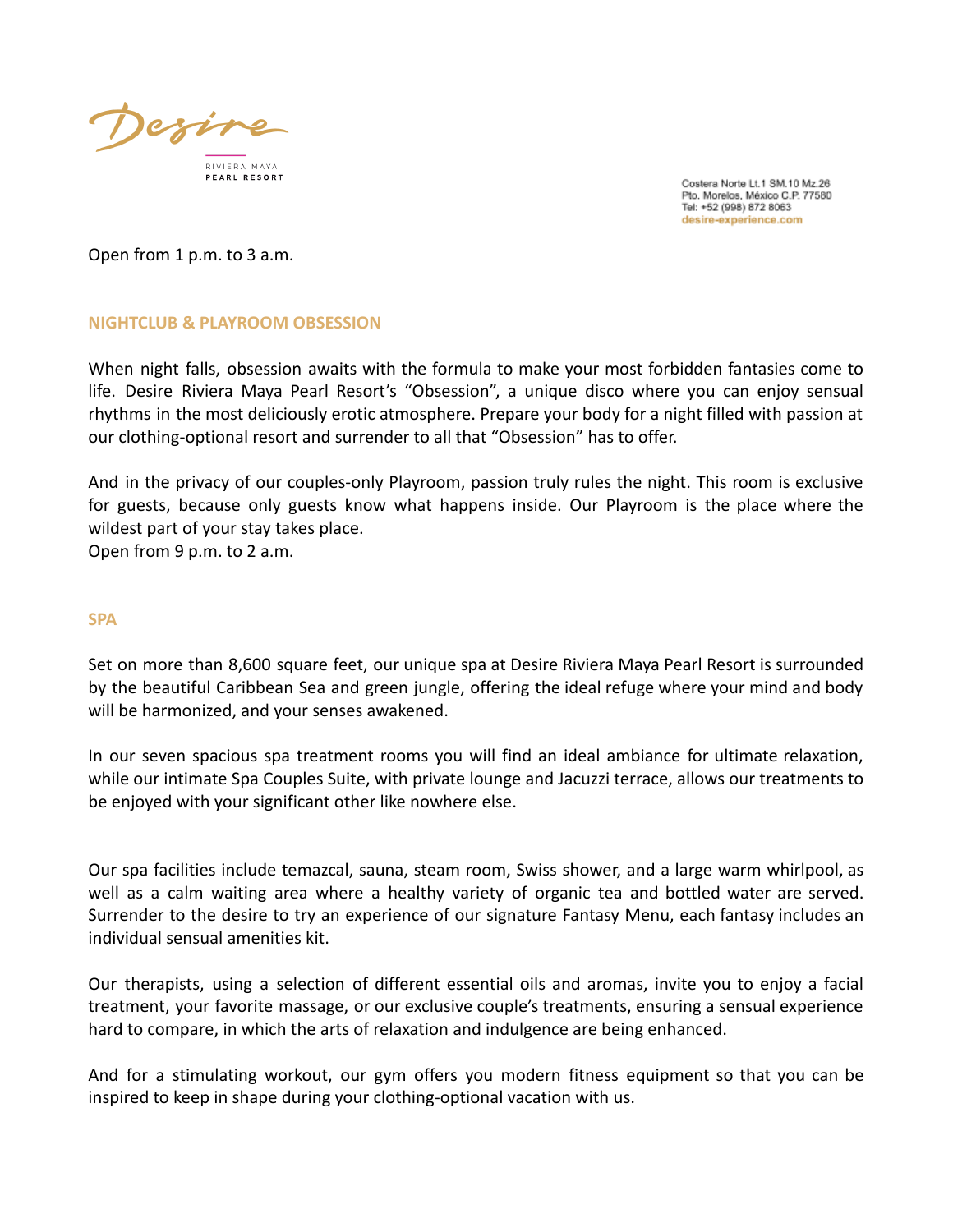

## **ALL-INCLUSIVE FEATURES**

- Accommodations: Ocean View Rooms, Junior Suites, Master Suites and Penthouses, each with deluxe amenities
- Personalized check-in, including a welcome glass of sparkling wine
- Clothing-optional areas: Jacuzzi Lounge, pool, and beach
- All meals (breakfast, lunch & dinner)
- Dining at three specialty restaurants
- Coffee shop
- Daytime & late-night snacks
- Luxury alcoholic beverages
- Wine cellar with fine wines and tastings
- Food and & beverage service available 24 hours
- 24-hour room service (fees may apply)
- Day and evening entertainment programs
- Gym with cardio area
- Wi-fi service
- Hotel taxes & tips

### **ACTIVITIES & ENTERTAINMENT PROGRAM**

In line with the unique concept of Desire Riviera Maya Pearl Resort, we will surround you with the most sensual and adventurous couples-oriented activities and entertainment.

An extensive variety of sports, with the erotic touch of Desire Rivera Maya Pearl Resort, will provide you with unforgettable moments of pleasure, including: margarita lessons, wine and tequila tastings, yoga lessons, sensual games, water polo, beach or naked volleyball, along with other games around our beautiful beach and pool, that will heat up the always exhilarating clothing-optional atmosphere of our couples-only resort.

If you and your partner are looking for sensual adventures, our couples-only resort offers you exciting games that have been specially created to tempt even the most skeptical guest. With all the activities, events and surprises we have for you, playing with that special person will make you a winner, no matter what. Ranging from sexy darts, erotic dance and belly dance lessons, foam parties, fashion shows and our famous, exclusive couples-only contest "Desire Time", the entertainment team of Desire Riviera Maya Pearl Resort will take the lead to ensure you the most incredible experience at our clothing-optional resort.

In addition, Desire Riviera Maya Pearl Resort offers assistance in booking the tours that you and your significant other really want to enjoy together, such as: diving, private clothing-optional and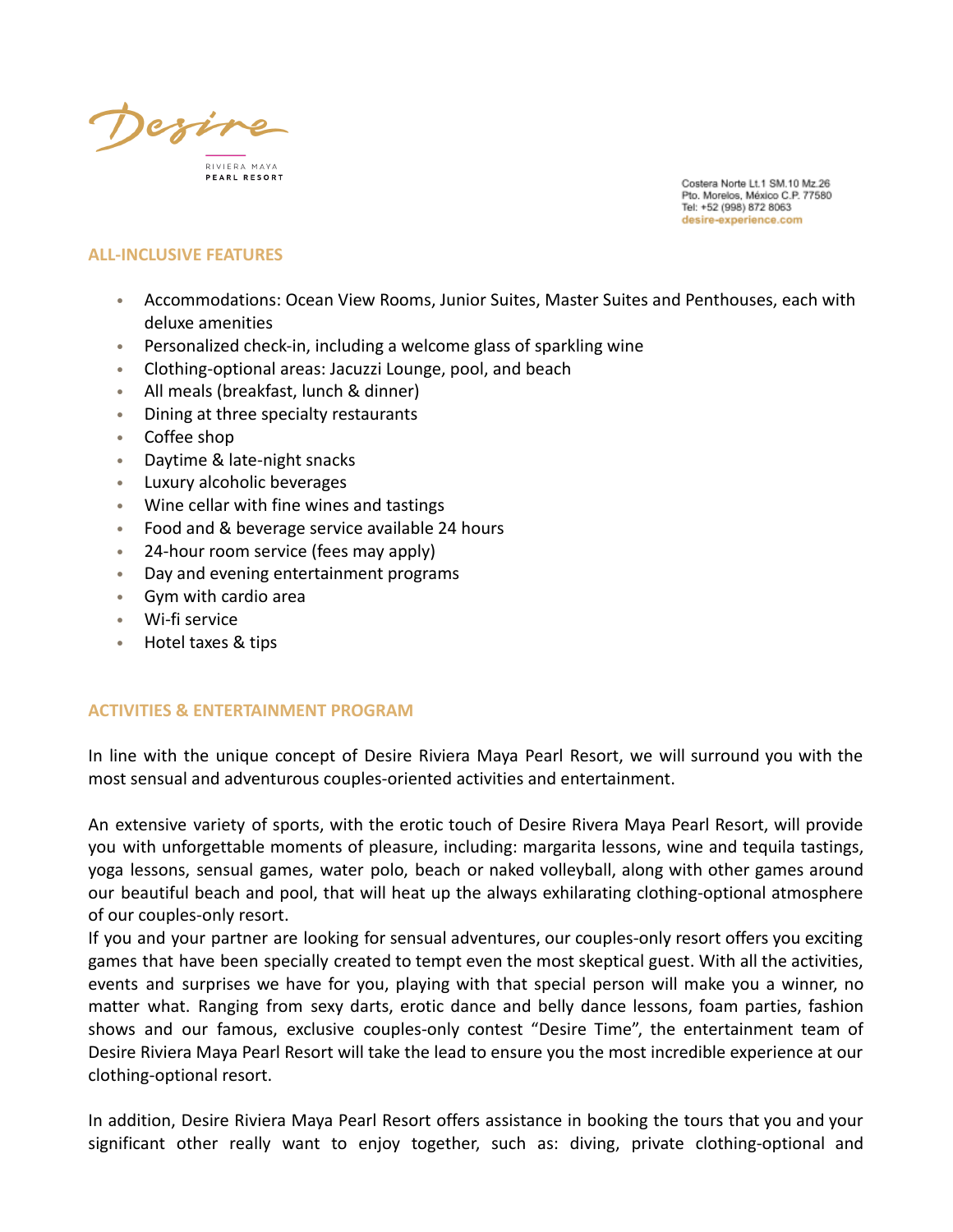

couples-only tours to keep the flame alive on your vacation, amongst other optional excursions to nearby attractions.

Following all our guest's desires, the entertainment program at Desire Riviera Maya Pearl Resort includes enticing, nightly themes that will match your mood for seduction every time. Live your wildest fantasies dressed up in the perfect outfit and let loose as you blend in with the sensual atmosphere of Desire.

Take part in our games and contests or just witness everything with your partner. No matter how you decide to live the Desire Riviera Maya Pearl Resort experience, every moment at our clothing-optional resort will seduce you from head to toe.

## **LOCATION**

Desire Riviera Maya Pearl Resort is ideally located on a stretch of a secluded, lush, white-sand beach, within walking distance of the heart of the picturesque fishing village of Puerto Morelos. This clothing-optional venue is only 20-minutes from Cancun Airport.

Experience one of Mexico's most incredible beach resorts and the great array of attractions that are within easy reach of the resort, such as some of the most significant Mayan archeological sites, a vast network of underground rivers, over 100 "cenotes" (sacred pools of clear, calm water), cave diving, scuba diving and snorkeling on Great Maya Reef, and deep-sea fishing.

## **SERVICES**

- Clothing-optional, oceanfront swimming pool with a jacuzzi, social activities, a quiet area, and a party area
- Three specialty restaurants, including gourmet dining
- Coffee bar
- Five bars serving luxury spirits
- Beach beds facing the oceanfront
- Beach & pool concierge service
- Disco
- Large, accessible Jacuzzi Lounge
- Spa with hydrotherapy areas (saunas, steam rooms, Swiss showers, and jacuzzis) and a full menu of spa treatments, which includes individual amenities kit (\$)
- Gym with cardio area  $(7:00 a.m. 8:00 p.m.)$
- Beauty center (\$)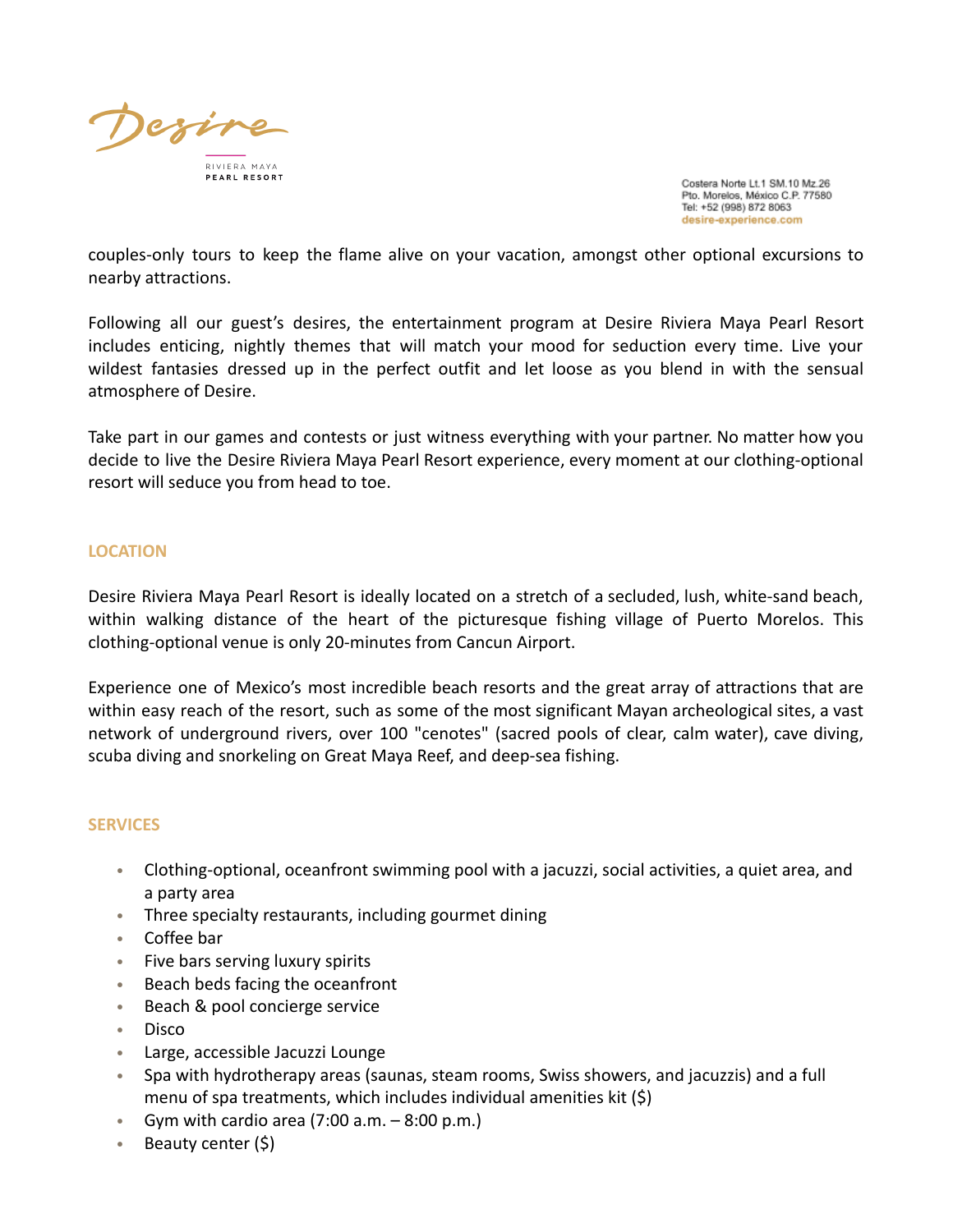

- Clothing-optional beach
- Unique, personalized service
- Logoshop (\$)
- Wine cellar with exclusive wine and liquor list available for purchase (\$)
- Complimentary wine and tequila tastings
- Internet access
- Temazcal: 11:00 a.m. and 4:00 p.m. Reservation required  $(5)$
- Jewelry shop (\$)
- Photo service by Provoke (\$)
- Water sports center (\$)

### **HOUSE RULES**

So that all guests may fully enjoy the Desire experience, we ask you to respect these guidelines:

- For the comfort of all guests, we ask that you use appropriate attire in all restaurants & lobby area, all other resort areas are for your clothing-optional enjoyment.
- Keeping the identity of our guests' private is extremely important to us, for this reason we ask that you refrain from taking photos or videos in any/all of our resort's public areas. Feel free to enjoy doing so in the privacy of your room.
- Our Jacuzzi Lounge & Sin Room were designed for sexual pleasure. These are couples-only areas.
- Please treat all guests with utmost respect, and remember the Golden Rule: 'NO' means 'NO'.
- Balance is important, some like to rest while others party, after midnight your fellow guests would appreciate it if noise levels of your room are kept to a minimum.
- We have created an open-minded ambiance at Desire, however drug use will not be tolerated.
- Desire takes great pride in providing you with a safe, couples-only environment in which to enjoy your vacation. It is a firm company policy that all staff members are strictly forbidden from interacting intimately or drinking with guests, doing so will result in their immediate dismissal.
- No manifestation of physical or verbal violence will be tolerated. We reserve the right to expel you from the property.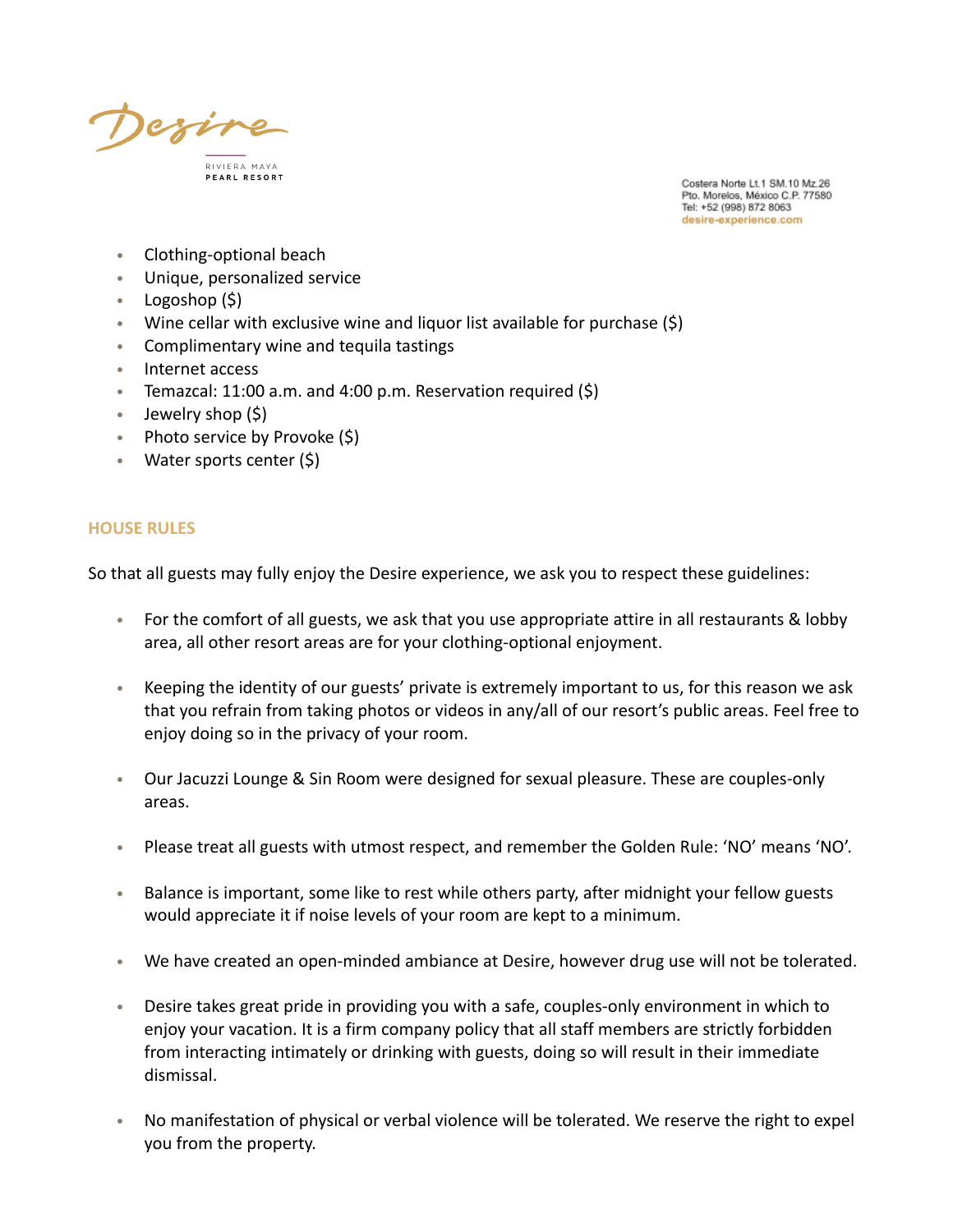

#### **COPYRIGHT POLICY**

This series of texts is the property and creation of Original Group; it is to be used exclusively for the promotion of Desire Riviera Maya Pearl Resort. We provide this archive of texts so that you have the necessary information about the concept of our resort, you are welcome to use them to create your own materials. However, copying them word for word will be considered plagiarism and Original Group reserves its right to take legal measures against this practice. To make use of our texts, please notify us at: brand[@original-group.com](mailto:marketing@original-group.com)

### **HOTEL & CONTACT INFORMATION:**

Costera Norte, Lote 1 Sm. 10 Mz. 26, Puerto Morelos C.P. 77580 Riviera Maya, Mexico.

For the latest information and promotions visit: desire-experience.com

#### **Reservations:**

E-mail: [bookpearl@desireresorts.com](mailto:bookpearl@desireresorts.com)

Phone: (998) 848 79 41

Toll-Free USA:1 877 485 8367

Toll-Free Mexico: 800 215 1000

**Media:** media.original-group.com/desire/

**General Manager:** Alessio Giribaldi e-mail: [agiribaldi@original-group.com](mailto:agiribaldi@original-group.com)

**Sales Director:** Alma Mendoza E-mail: [amendoza@original-group.com](mailto:amendoza@original-group.com)

**Marketing Director:** Uriel Gutierrez E-mail: [ugutierrez@original-group.com](mailto:ugutierrez@original-group.com)

**America & Europe Sales Manager:** Dania Hernandez